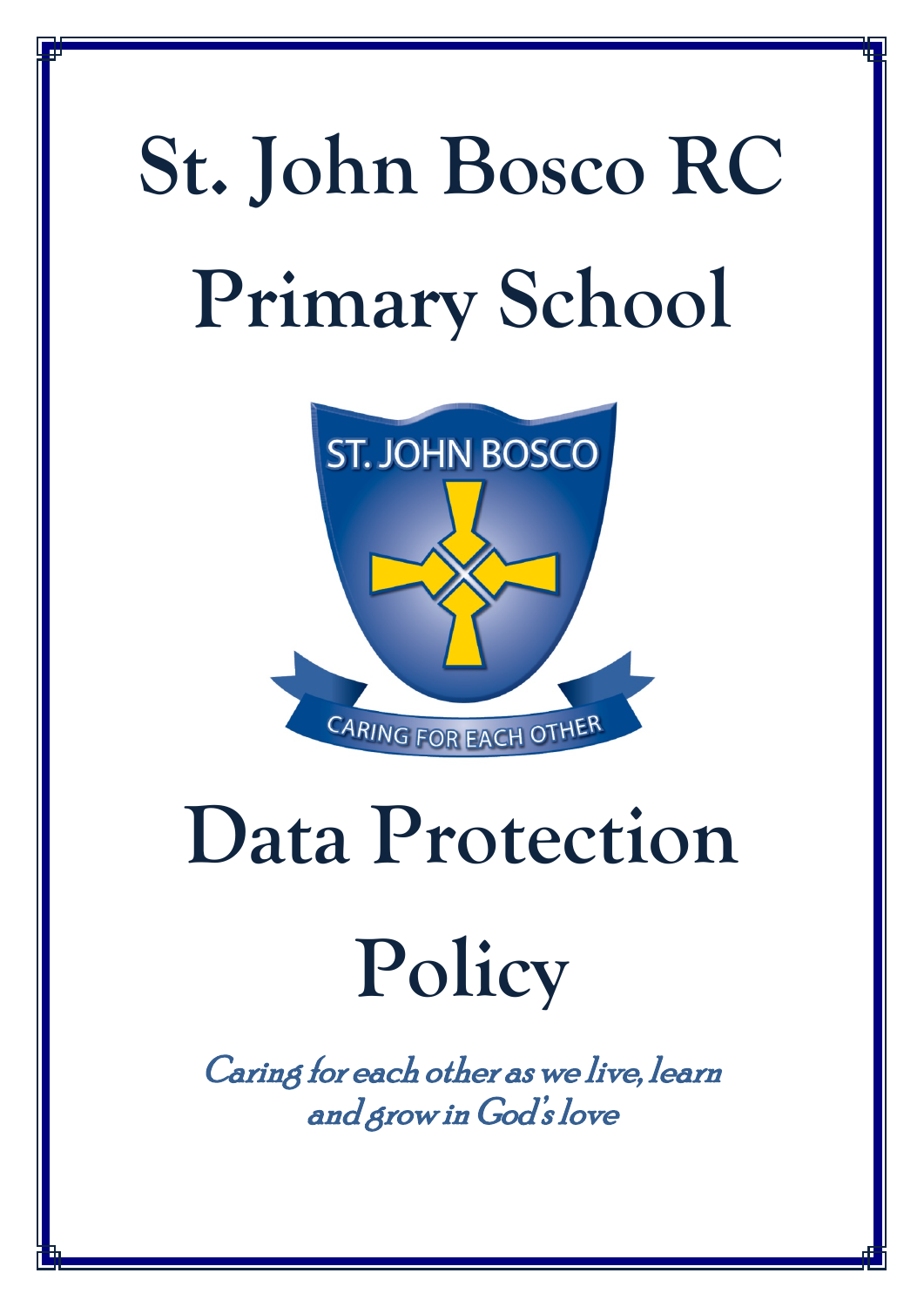#### **DATA PROTECTION POLICY**

#### **1. INTRODUCTION**

- St. John Bosco RC Primary School's Data Protection Policy has been produced to ensure compliance with the Data Protection Act 2018 (DPA 2018), the General Data Protection Regulation (GDPR) and all associated legislation.
- The DPA 2018 gives individuals rights over their personal data and protects individuals from the erroneous use of their personal data.
- St. John Bosco School is registered with the Information Commissioner's Office as the Data Controller for the purposes of the personal data it processes about individuals.

#### **2. PURPOSE**

- 2.1 The Policy is a requirement of the DPA 2018 and GDPR.
- 2.2 The Policy outlines the School's overall approach to its responsibilities and legal obligations under the DPA 2018 and the GDPR.

#### **3. SCOPE**

- 3.1 This Policy applies to all employees (including temporary, casual or agency staff), governors, contractors, consultants working for, or on behalf of St. John Bosco School. It also applies to any service providers that we contract with who process personal information on behalf of St. John Bosco School.
- 3.2 The Policy also covers any staff and students who may be involved in research or other activity that requires them to process or have access to personal data, for instance as part of a research project or as part of professional practice activities. If this occurs, it is the responsibility of St. John Bosco School to ensure the data is processed in accordance with the DPA 2018 and that students and staff are advised about their responsibilities.

#### **4. DATA COVERED BY THE POLICY**

- 4.1 A detailed description of this definition is available from the ICO, however briefly, personal data is information relating to an individual where the structure of the data allows the information to be accessed i.e. as part of a relevant filing system. This includes data held manually and electronically and data compiled, stored or otherwise processed by St. John Bosco School, or by a third party on its behalf.
- 4.2 Special category data is personal data consisting of information relating to:
	- Racial or ethnic origin
	- Political opinions, religious beliefs or other beliefs of a similar nature
	- Membership of a trade union (within the meaning of the Trade Union and Labour Relations (Consolidation) Act 1992)
	- Physical or mental health or condition
	- Sexual life or sexual orientation
	- Biometric data.

#### **5. THE SIX DATA PROTECTION PRINCIPLES**

- 5.1 The DPA 2018 requires that St. John Bosco School, including staff, governors and other individuals who process personal information on behalf of the school, must comply with the six data protection principles.
- 5.2 The principles require that personal data shall:
	- 1. Be obtained and processed fairly and lawfully and shall not be processed unless certain conditions are met
	- 2. Be obtained for a specified and lawful purpose and shall not be processed in any manner incompatible with that purpose
	- 3. Be limited to only what is required for the purpose for which it is being collected
	- 4. Be accurate and kept up to date
	- 5. Not be kept for any longer than is necessary for those purposes
	- 6. Be kept safe from unauthorised or unlawful processing and against accidental loss, destruction or damage.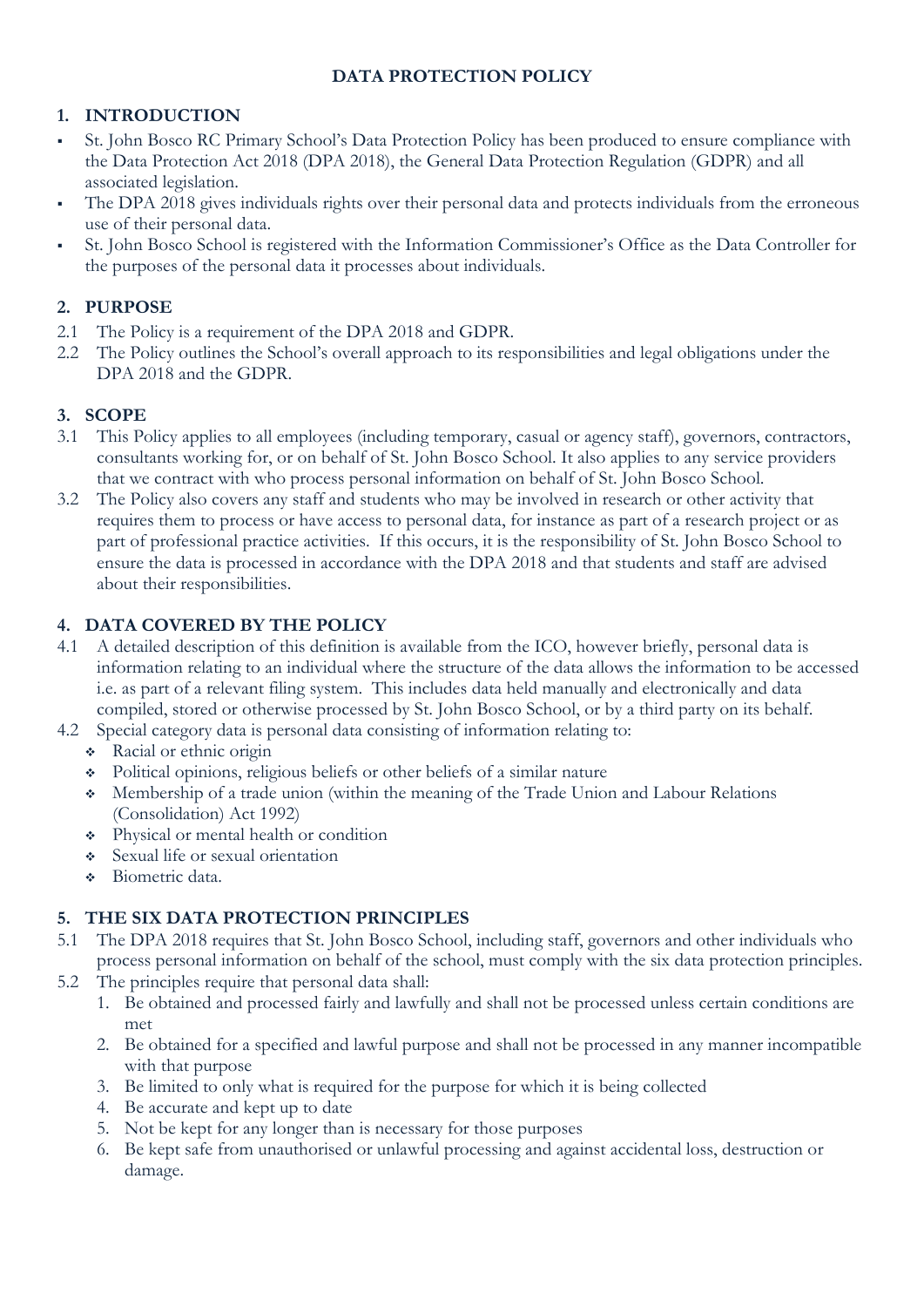#### **6. RESPONSIBILITIES**

- 6.1 St. John Bosco RC Primary School has an appointed Data Protection Officer to :
	- Inform and advise the school and its employees about their obligations to comply with the GDPR and other data protection laws.
	- Monitor the schools compliance with the GDPR and other laws, including managing internal data protection activities, advising on data protection impact assessments, conducting internal audits, and providing the required training to staff members.
- 6.2 The DPO reports to the highest level of management at the school, which is the Governing Body.
- 6.3 Our Data Protection Officer is provided by Gateshead Council and can be contacted at the following address

```
Data Protection Officer (for Schools)
Corporate Services and Governance
Gateshead Council
Civic Centre, Regent Street
Gateshead, Tyne & Wear
NE8 1HH
Tel No (0191 4332113 or 2106
E-Mail: DPO@gateshead.gov.uk
```
- 6.4 All new members of staff will be required to complete a mandatory information governance module as part of their induction and existing staff will be requested to undertake refresher training on a regular basis.
- 6.5 Employees of St. John Bosco School are expected to:
	- Familiarise themselves and comply with the six data protection principles
	- Ensure any possession of personal data is accurate and up to date
	- Ensure their own personal information is accurate and up to date
	- $\triangleleft$  Keep personal data for no longer than is necessary
	- Ensure that any personal data they process is secure and in compliance with the School's information related policies and strategies
	- Acknowledge data subjects' rights (e.g. right of access to *all* their personal data held by the School) under the DPA 2018, and comply with access to records
	- Ensure personal data is only used for those specified purposes and is not unlawfully used for any other business that does not concern St. John Bosco School
	- Obtain consent with collecting, sharing or disclosing personal data
	- Contact [the](mailto:dataprotection@glos.ac.uk) DPO at **DPO@gateshead.gov.uk** if they require advice or guidance, need to report data protection breach, or have any concerns relating to the processing of personal data under the DPA 2018.
- 6.6 Students, of the School are expected to:
	- Comply with the six data protection principles
	- Comply with any security procedures implemented by the School.

#### **7. OBTAINING, DISCLOSING AND SHARING**

- 7.1 Only personal data that is necessary for a specific School related business reason should be obtained.
- 7.2 Upon acceptance of employment at St. John Bosco School, members of staff also consent to the processing and storage of their data.
- 7.3 Data must be collected and stored in a secure manner.
- 7.4 Personal information must not be disclosed to a third party organisation without prior consent of the individual concerned. This also includes information that would confirm whether or not an individual is or has been an applicant, student or employee of the School.
- 7.5 St. John Bosco School may have a duty to disclose personal information in order to comply with legal or statutory obligation. The DPA 2018 may permit the school to share data without consent or without informing individuals in accordance with the Right to be informed:
	- With the police and law enforcement bodies where it is considered necessary for the prevention and detection of crime;
	- Where the information may be necessary under enactment, for the purposed of legal proceedings and or for exercising of defending legal rights, and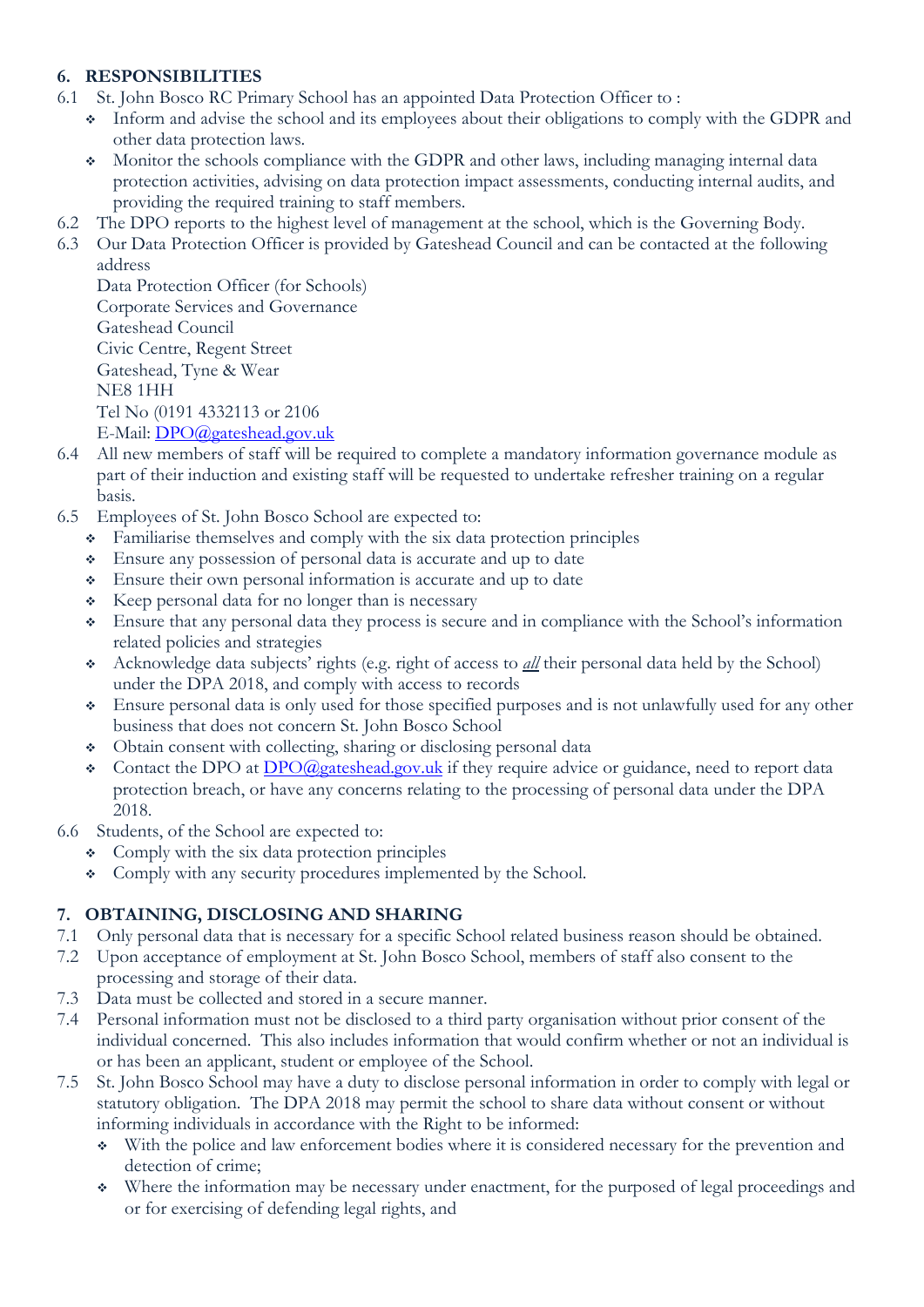- Where the processing is necessary because it is a task carried out in the public interest, e.g. sharing information with the local authority, for example Safeguarding and Child Proection.
- 7.6 All requests from third party organisations seeking access, to personal data held by the school should be directed to the Headteacher and the Data Protection Officer at [DPO@gateshead.gov.uk](mailto:DPO@gateshead.gov.uk) The School will keep a record of all requests received from third party organisations. This information may be requested by the DPO or the Information Commissioner at any time to comply and actively evidence compliance, with Data Subjects Rights.
- 7.7 Personal information that is shared with third parties on a more regular basis shall be carried out under written agreement to stipulate the purview and boundaries of sharing. For circumstances where personal information would need to be shared in the case of ad hoc arrangements, sharing shall be undertaken in compliance with the DPA 2018.

#### **8. RETENTION, SECURITY AND DISPOSAL**

- 8.1 Recipients responsible for the processing and management of personal data need to ensure that the data is accurate and up-to-date. If an employee, student or applicant is dissatisfied with the accuracy of their personal data, then they must inform the Headteacher.
- 8.2 Personal information held in paper and electronic format shall not be retained for longer than is necessary. In accordance with the Data Protection Principles of the DPA 2018, personal information shall be collected and retained only for business, regulatory or legal purposes.
- 8.3 In accordance with the provisions of the DPA 2018, all staff whose work involves processing personal data, whether in electronic or paper format, must take personal responsibility for its secure storage and ensure appropriate measures are in place to prevent accidental loss or destruction of, or damage to, personal data.
- 8.4 In accordance with the School's Flexible Working Scheme, staff working from home will be responsible for ensuring that personal data is stored securely and is not accessible to others.
- 8.5 All departments should ensure that data is destroyed in accordance with the Retention Schedule when it is no longer required.
- 8.6 Personal data in paper format must be shredded or placed in the confidential waste bins provided. Personal data in electronic format should be deleted, and CDs and pen drives that hold personal data passed to your I.T provider for safe disposal. Hardware should be appropriately degaussed in compliance with your I.T service provider contract to ensure the data held on the external device is screened, reviewed before being degaussed and securely destroyed.

#### **9. TRANSFERRING PERSONAL DATA**

- 9.1 Any transfer of personal data must be done securely in line with St. John Bosco School's ICT/ Computing Policy and Acceptable User Agreements.
- 9.2 Email communication is not always secure and sending personal data via external email should be avoided unless it is encrypted with a password provided to the recipient by separate means such as via telephone.
- 9.3 Care should be taken to ensure emails containing personal data are not sent to unintended recipients. It is important that emails are addressed correctly and care is taken when using reply all or forwarding or copying others in to emails. Use of the blind copy facility should be considered when sending an email to multiple recipients to avoid disclosing personal information to others.
- 9.4 Personal email accounts should not be used to send or receive personal data for work purpose.

#### **10. DATA SUBJECTS RIGHT OF ACCESS (SUBJECT ACCESS REQUESTS)**

- 10.1 Under the DPA 2018, individuals (staff, pupils, parents and governors)have following rights:
	- Access to personal information processed by the School/Academy;
	- Object to processing of personal data that is likely to cause, or is causing, damage or distress
	- Prevent processing for direct marketing
	- Object to decisions being taken by automated means
	- In certain circumstances, have inaccurate or incomplete personal data rectified, blocked, restricted, erased or destroyed.
	- claim compensation for damages caused by a breach of the Data Protection regulations